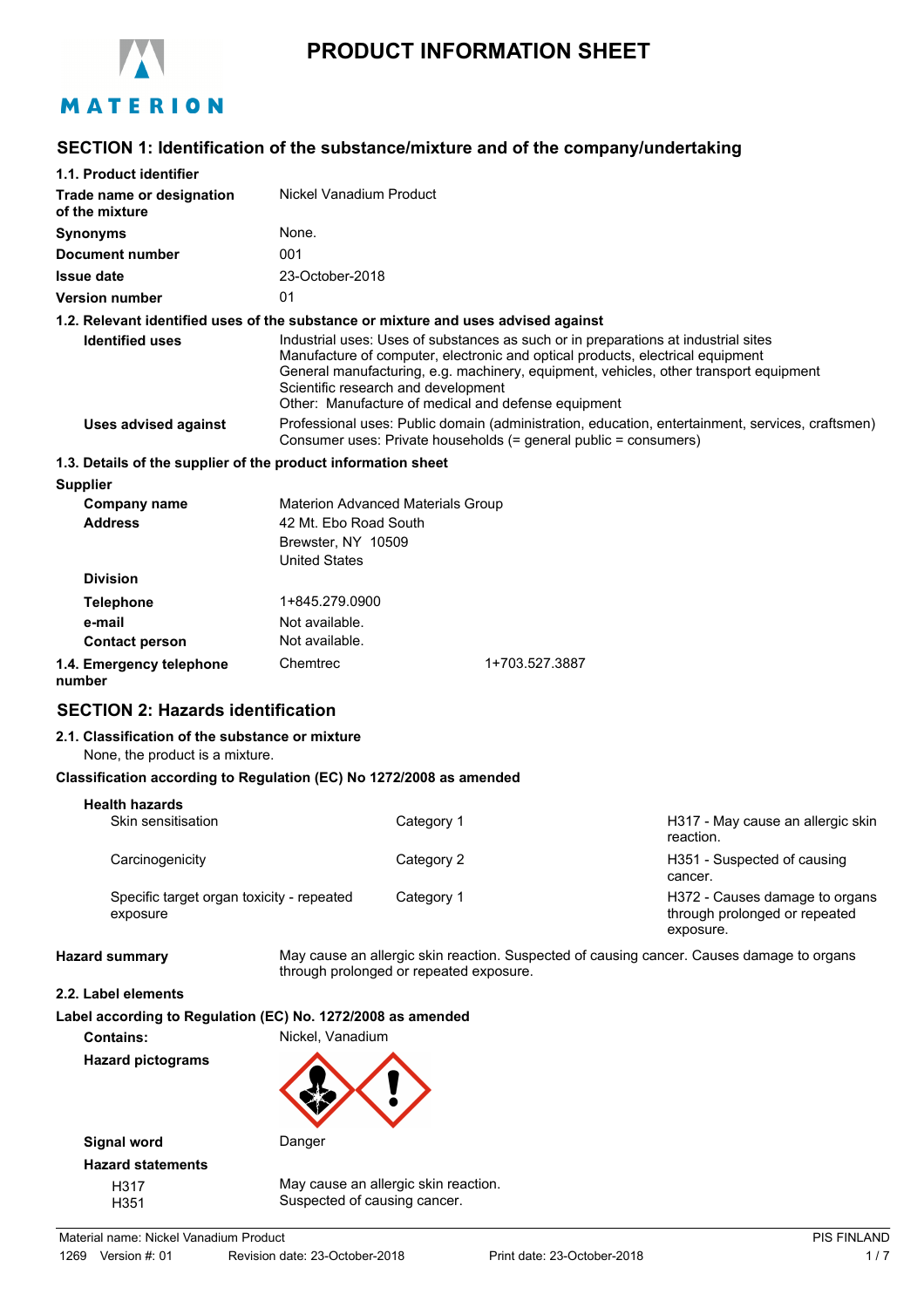| H372                            | Causes damage to organs through prolonged or repeated exposure.                                     |
|---------------------------------|-----------------------------------------------------------------------------------------------------|
| <b>Precautionary statements</b> |                                                                                                     |
| <b>Prevention</b>               |                                                                                                     |
| P201                            | Obtain special instructions before use.                                                             |
| P <sub>202</sub>                | Do not handle until all safety precautions have been read and understood.                           |
| P260                            | Do not breathe dust/fume/gas/mist/vapors/spray.                                                     |
| P <sub>264</sub>                | Wash thoroughly after handling.                                                                     |
| P270                            | Do not eat, drink or smoke when using this product.                                                 |
| P272                            | Contaminated work clothing should not be allowed out of the workplace.                              |
| P273                            | Avoid release to the environment.                                                                   |
| P280                            | Wear protective gloves/protective clothing/eye protection/face protection.                          |
| <b>Response</b>                 |                                                                                                     |
| P302 + P352                     | IF ON SKIN: Wash with plenty of water.                                                              |
| $P308 + P313$                   | IF exposed or concerned: Get medical advice/attention.                                              |
| $P333 + P313$                   | If skin irritation or rash occurs: Get medical advice/attention.                                    |
| P362 + P364                     | Take off contaminated clothing and wash it before reuse.                                            |
| P391                            | Collect spillage.                                                                                   |
| <b>Storage</b>                  |                                                                                                     |
| P405                            | Store locked up.                                                                                    |
| <b>Disposal</b>                 |                                                                                                     |
| P <sub>501</sub>                | Dispose of contents/container in accordance with local/regional/national/international regulations. |
| Supplemental label information  | None.                                                                                               |
| 2.3. Other hazards              | Not a PBT or vPvB substance or mixture.                                                             |
|                                 |                                                                                                     |

# **SECTION 3: Composition/information on ingredients**

#### **3.2. Mixtures**

### **General information**

| <b>Chemical name</b>   | %                                      |                        | CAS-No. / EC No. REACH Registration No. | <b>INDEX No.</b>         | <b>Notes</b> |
|------------------------|----------------------------------------|------------------------|-----------------------------------------|--------------------------|--------------|
| Nickel                 | 85 - 98                                | 7440-02-0<br>231-111-4 | -                                       | 028-002-01-4             |              |
| <b>Classification:</b> | Carc. 2; H351, Aquatic Chronic 3; H412 |                        |                                         |                          | 7.S          |
| Vanadium               | $2 - 15$                               | 7440-62-2<br>231-171-1 | -                                       | $\overline{\phantom{0}}$ |              |
| Classification:        |                                        |                        |                                         |                          |              |

# **SECTION 4: First aid measures**

If exposed or concerned: get medical attention/advice. If you feel unwell, seek medical advice (show the label where possible). Wash contaminated clothing before reuse. **General information 4.1. Description of first aid measures Inhalation** Move to fresh air. Call a physician if symptoms develop or persist. Remove contaminated clothing immediately and wash skin with soap and water. In case of eczema or other skin disorders: Seek medical attention and take along these instructions. **Skin contact Eye contact** Rinse with water. Get medical attention if irritation develops and persists. **Ingestion** Rinse mouth. Get medical attention if symptoms occur. May cause an allergic skin reaction. Dermatitis. Rash. Prolonged exposure may cause chronic effects. **4.2. Most important symptoms and effects, both acute and delayed** Provide general supportive measures and treat symptomatically. Keep victim under observation. Symptoms may be delayed. **4.3. Indication of any immediate medical attention and special treatment needed**

# **SECTION 5: Firefighting measures**

| <b>General fire hazards</b>                                   | No unusual fire or explosion hazards noted. |
|---------------------------------------------------------------|---------------------------------------------|
| 5.1. Extinguishing media<br>Suitable extinguishing            | Dry sand. Foam.                             |
| media<br>Unsuitable extinguishing<br>media                    | Carbon dioxide (CO2).                       |
| 5.2. Special hazards arising<br>from the substance or mixture | This product is not flammable.              |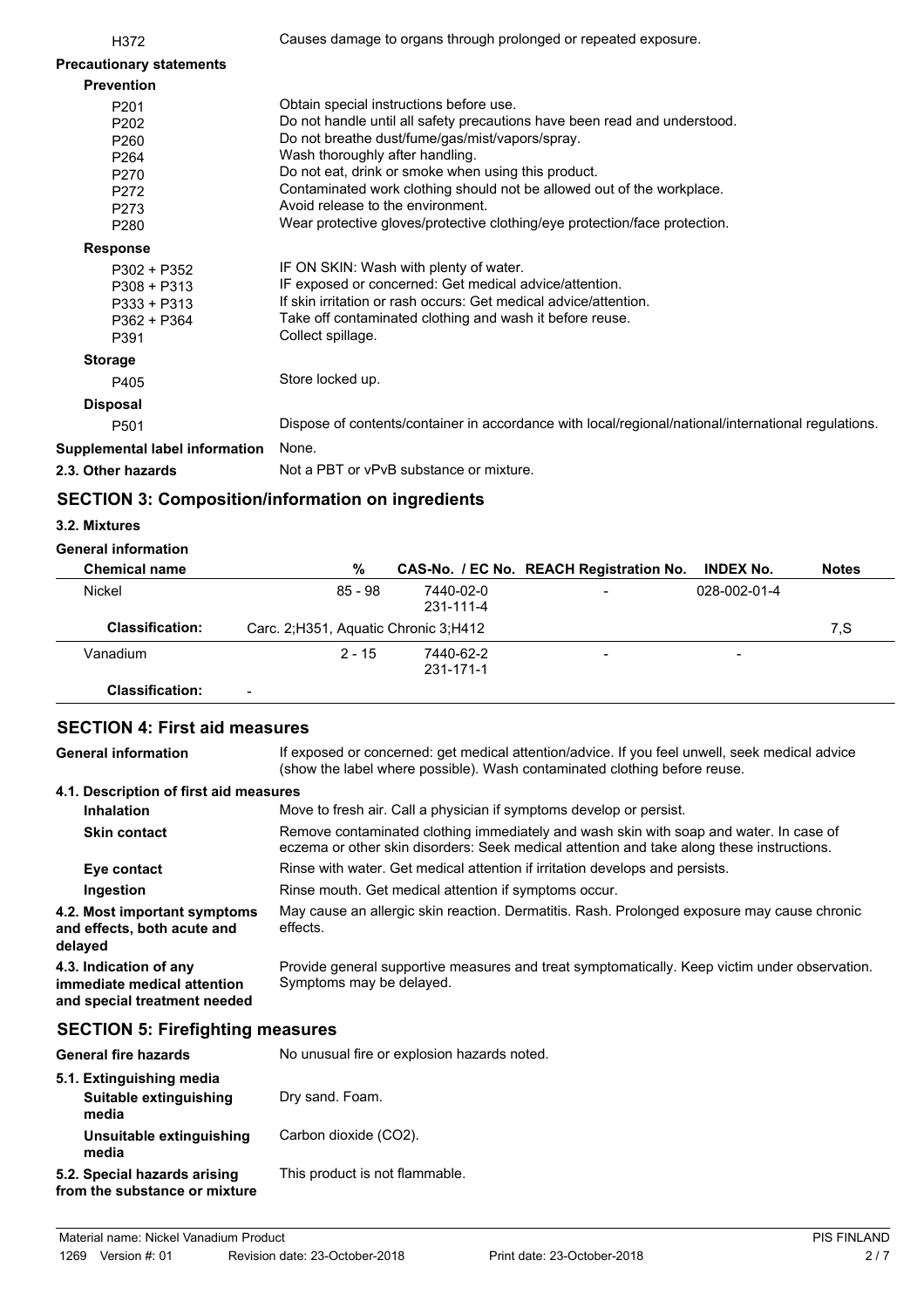| 5.3. Advice for firefighters                            |                                                                                               |
|---------------------------------------------------------|-----------------------------------------------------------------------------------------------|
| <b>Special protective</b><br>equipment for firefighters | Self-contained breathing apparatus and full protective clothing must be worn in case of fire. |
| <b>Special firefighting</b><br>procedures               | Move containers from fire area if you can do so without risk.                                 |
| <b>Specific methods</b>                                 | Use standard firefighting procedures and consider the hazards of other involved materials.    |

# **SECTION 6: Accidental release measures**

# **6.1. Personal precautions, protective equipment and emergency procedures**

| For non-emergency<br>personnel                               | Keep unnecessary personnel away. Keep people away from and upwind of spill/leak. Wear<br>appropriate protective equipment and clothing during clean-up. Do not touch damaged containers<br>or spilled material unless wearing appropriate protective clothing. Ensure adequate ventilation.<br>Local authorities should be advised if significant spillages cannot be contained. For personal<br>protection, see section 8 of the SDS. |
|--------------------------------------------------------------|----------------------------------------------------------------------------------------------------------------------------------------------------------------------------------------------------------------------------------------------------------------------------------------------------------------------------------------------------------------------------------------------------------------------------------------|
| For emergency responders                                     | Keep unnecessary personnel away. Use personal protection recommended in Section 8 of the<br>SDS.                                                                                                                                                                                                                                                                                                                                       |
| 6.2. Environmental precautions                               | Avoid discharge into drains, water courses or onto the ground.                                                                                                                                                                                                                                                                                                                                                                         |
| 6.3. Methods and material for<br>containment and cleaning up | Clean up in accordance with all applicable regulations.                                                                                                                                                                                                                                                                                                                                                                                |
| 6.4. Reference to other<br>sections                          | Not available.                                                                                                                                                                                                                                                                                                                                                                                                                         |

# **SECTION 7: Handling and storage**

| 7.1. Precautions for safe<br>handling                                   | Obtain special instructions before use. Do not handle until all safety precautions have been read<br>and understood. Avoid breathing dust/fume/gas/mist/vapours/spray. Avoid contact with eyes, skin,<br>and clothing. Avoid prolonged exposure. When using, do not eat, drink or smoke. Should be<br>handled in closed systems, if possible. Provide adequate ventilation. Wear appropriate personal<br>protective equipment. Wash hands thoroughly after handling. Observe good industrial hygiene<br>practices. |
|-------------------------------------------------------------------------|--------------------------------------------------------------------------------------------------------------------------------------------------------------------------------------------------------------------------------------------------------------------------------------------------------------------------------------------------------------------------------------------------------------------------------------------------------------------------------------------------------------------|
| 7.2. Conditions for safe<br>storage, including any<br>incompatibilities | Store locked up. Store in original tightly closed container. Store away from incompatible materials<br>(see Section 10 of the SDS).                                                                                                                                                                                                                                                                                                                                                                                |
| 7.3. Specific end use(s)                                                | Not available.                                                                                                                                                                                                                                                                                                                                                                                                                                                                                                     |

# **SECTION 8: Exposure controls/personal protection**

# **8.1. Control parameters**

#### **Occupational exposure limits**

| <b>Occupational exposure limits</b>                            |                                                                                                                       |                    |                             |                      |                                                                                                                                                                                                                                                                                                                                                                                                        |
|----------------------------------------------------------------|-----------------------------------------------------------------------------------------------------------------------|--------------------|-----------------------------|----------------------|--------------------------------------------------------------------------------------------------------------------------------------------------------------------------------------------------------------------------------------------------------------------------------------------------------------------------------------------------------------------------------------------------------|
| <b>Finland. Workplace Exposure Limits</b><br><b>Components</b> | <b>Type</b>                                                                                                           |                    |                             | Value                | Form                                                                                                                                                                                                                                                                                                                                                                                                   |
| Nickel (CAS 7440-02-0)                                         | <b>TWA</b>                                                                                                            |                    |                             | $0,01$ mg/m $3$      | Respirable.                                                                                                                                                                                                                                                                                                                                                                                            |
| <b>Biological limit values</b>                                 |                                                                                                                       |                    |                             |                      |                                                                                                                                                                                                                                                                                                                                                                                                        |
| <b>Components</b>                                              | Finland. HTP-arvot, App 2., Biological Limit Values, (BRA/BGV), Social Affairs and Ministry of Health<br><b>Value</b> | <b>Determinant</b> | <b>Specimen</b>             | <b>Sampling time</b> |                                                                                                                                                                                                                                                                                                                                                                                                        |
| Nickel (CAS 7440-02-0)                                         | $0.1$ umol/l                                                                                                          | Nickel             | Urine                       |                      |                                                                                                                                                                                                                                                                                                                                                                                                        |
|                                                                | * - For sampling details, please see the source document.                                                             |                    |                             |                      |                                                                                                                                                                                                                                                                                                                                                                                                        |
| <b>Recommended monitoring</b><br>procedures                    | Follow standard monitoring procedures.                                                                                |                    |                             |                      |                                                                                                                                                                                                                                                                                                                                                                                                        |
| Derived no effect levels<br>(DNELs)                            | Not available.                                                                                                        |                    |                             |                      |                                                                                                                                                                                                                                                                                                                                                                                                        |
| <b>Predicted no effect</b><br>concentrations (PNECs)           | Not available.                                                                                                        |                    |                             |                      |                                                                                                                                                                                                                                                                                                                                                                                                        |
| 8.2. Exposure controls                                         |                                                                                                                       |                    |                             |                      |                                                                                                                                                                                                                                                                                                                                                                                                        |
| <b>Appropriate engineering</b><br>controls                     |                                                                                                                       |                    |                             |                      | Good general ventilation (typically 10 air changes per hour) should be used. Ventilation rates<br>should be matched to conditions. If applicable, use process enclosures, local exhaust ventilation,<br>or other engineering controls to maintain airborne levels below recommended exposure limits. If<br>exposure limits have not been established, maintain airborne levels to an acceptable level. |
|                                                                | Individual protection measures, such as personal protective equipment                                                 |                    |                             |                      |                                                                                                                                                                                                                                                                                                                                                                                                        |
| <b>General information</b>                                     | equipment.                                                                                                            |                    |                             |                      | Use personal protective equipment as required. Personal protection equipment should be chosen<br>according to the CEN standards and in discussion with the supplier of the personal protective                                                                                                                                                                                                         |
| <b>Eye/face protection</b>                                     | If contact is likely, safety glasses with side shields are recommended.                                               |                    |                             |                      |                                                                                                                                                                                                                                                                                                                                                                                                        |
| <b>Skin protection</b>                                         |                                                                                                                       |                    |                             |                      |                                                                                                                                                                                                                                                                                                                                                                                                        |
| Material name: Nickel Vanadium Product                         |                                                                                                                       |                    |                             |                      | <b>PIS FINLAND</b>                                                                                                                                                                                                                                                                                                                                                                                     |
| 1269 Version #: 01                                             | Revision date: 23-October-2018                                                                                        |                    | Print date: 23-October-2018 |                      | 3/7                                                                                                                                                                                                                                                                                                                                                                                                    |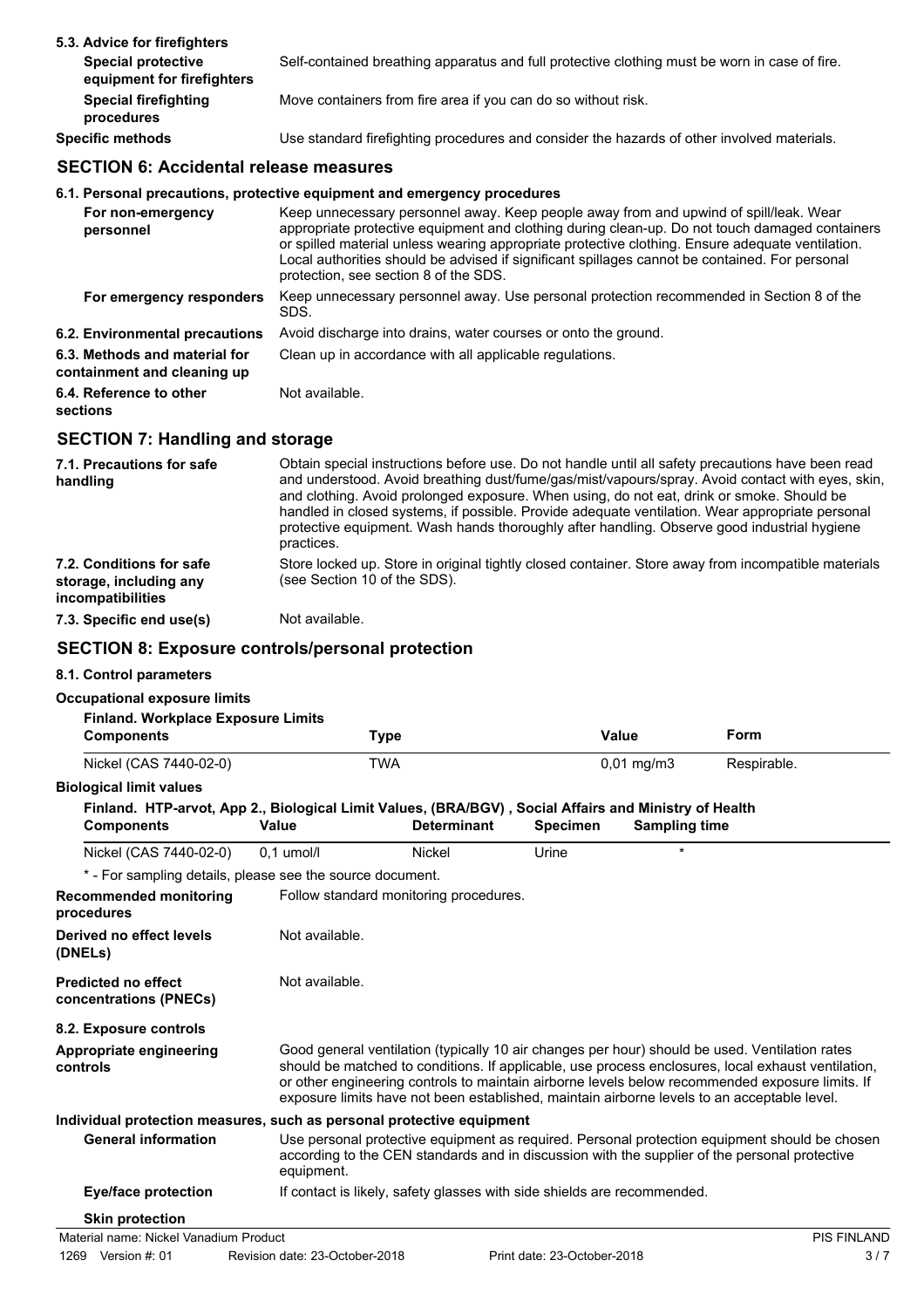| - Hand protection                         | Wear appropriate chemical resistant gloves.                                                                                                                                                                                                                                                                                                          |
|-------------------------------------------|------------------------------------------------------------------------------------------------------------------------------------------------------------------------------------------------------------------------------------------------------------------------------------------------------------------------------------------------------|
| - Other                                   | Wear appropriate chemical resistant clothing. Use of an impervious apron is recommended.                                                                                                                                                                                                                                                             |
| <b>Respiratory protection</b>             | In case of insufficient ventilation, wear suitable respiratory equipment.                                                                                                                                                                                                                                                                            |
| <b>Thermal hazards</b>                    | Wear appropriate thermal protective clothing, when necessary.                                                                                                                                                                                                                                                                                        |
| Hygiene measures                          | Observe any medical surveillance requirements. Always observe good personal hygiene<br>measures, such as washing after handling the material and before eating, drinking, and/or<br>smoking. Routinely wash work clothing and protective equipment to remove contaminants.<br>Contaminated work clothing should not be allowed out of the workplace. |
| <b>Environmental exposure</b><br>controls | Environmental manager must be informed of all major releases.                                                                                                                                                                                                                                                                                        |

# **SECTION 9: Physical and chemical properties**

# **9.1. Information on basic physical and chemical properties**

### **Appearance**

| <b>Physical state</b>                                | Solid.                                        |                    |
|------------------------------------------------------|-----------------------------------------------|--------------------|
| Form                                                 | Solid.                                        |                    |
| Colour                                               | Gray-silver                                   |                    |
| Odour                                                | None.                                         |                    |
| <b>Odour threshold</b>                               | Not applicable.                               |                    |
| рH                                                   | Not applicable.                               |                    |
| Melting point/freezing point                         | 1455 °C (2651 °F) estimated / Not applicable. |                    |
| Initial boiling point and boiling<br>range           | Not applicable.                               |                    |
| <b>Flash point</b>                                   | Not applicable.                               |                    |
| <b>Evaporation rate</b>                              | Not applicable.                               |                    |
| Flammability (solid, gas)                            | None known.                                   |                    |
| Upper/lower flammability or explosive limits         |                                               |                    |
| <b>Flammability limit - lower</b><br>(%)             | Not applicable.                               |                    |
| <b>Flammability limit - lower</b><br>(%) temperature | Not applicable.                               |                    |
| <b>Flammability limit - upper</b><br>(%)             | Not applicable.                               |                    |
| <b>Flammability limit - upper</b><br>(%) temperature | Not applicable.                               |                    |
| Explosive limit - lower (%)                          | Not applicable.                               |                    |
| Explosive limit - lower (%)<br>temperature           | Not applicable.                               |                    |
| <b>Explosive limit - upper</b><br>(%)                | Not applicable.                               |                    |
| Explosive limit - upper (%)<br>temperature           | Not applicable.                               |                    |
| Vapour pressure                                      | Not applicable.                               |                    |
| <b>Vapour density</b>                                | Not applicable.                               |                    |
| <b>Relative density</b>                              | Not applicable.                               |                    |
| Solubility(ies)                                      |                                               |                    |
| Solubility (water)                                   | Insoluble.                                    |                    |
| <b>Partition coefficient</b><br>(n-octanol/water)    | Not applicable.                               |                    |
| <b>Auto-ignition temperature</b>                     | Not applicable.                               |                    |
| <b>Decomposition temperature</b>                     | Not applicable.                               |                    |
| <b>Viscosity</b>                                     | Not applicable.                               |                    |
| <b>Explosive properties</b>                          | Not explosive.                                |                    |
| <b>Oxidising properties</b>                          | Not oxidising.                                |                    |
| 9.2. Other information                               |                                               |                    |
| <b>Density</b>                                       | 8,54 g/cm3 estimated                          |                    |
| <b>Specific gravity</b>                              | 8,54 estimated                                |                    |
| Material name: Nickel Vanadium Product               |                                               | <b>PIS FINLAND</b> |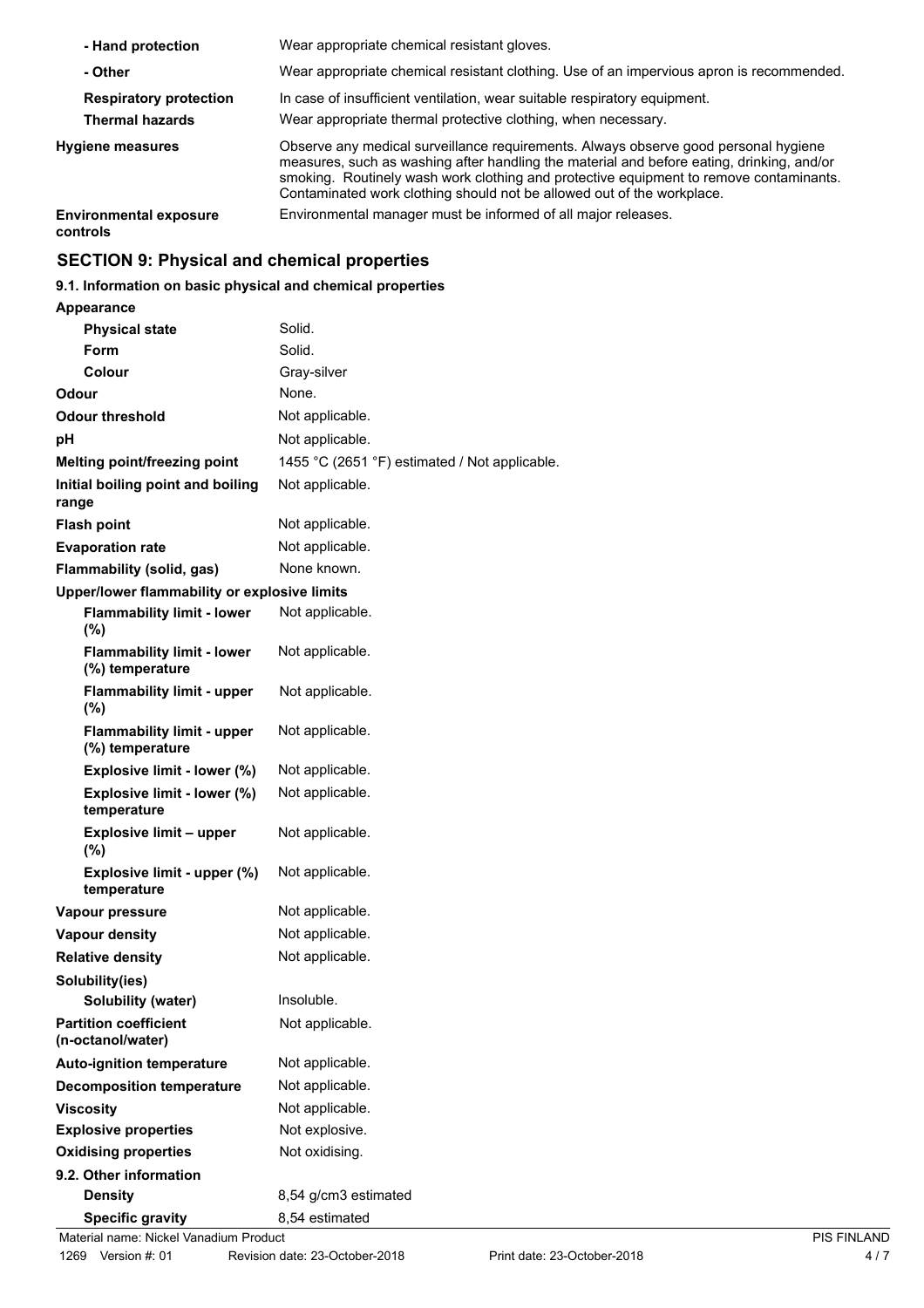# **SECTION 10: Stability and reactivity**

| 10.1. Reactivity                            | The product is stable and non-reactive under normal conditions of use, storage and transport. |
|---------------------------------------------|-----------------------------------------------------------------------------------------------|
| 10.2. Chemical stability                    | Material is stable under normal conditions.                                                   |
| 10.3. Possibility of hazardous<br>reactions | No dangerous reaction known under conditions of normal use.                                   |
| 10.4. Conditions to avoid                   | Contact with incompatible materials.                                                          |
| 10.5. Incompatible materials                | Strong acids.                                                                                 |
| 10.6. Hazardous<br>decomposition products   | No hazardous decomposition products are known.                                                |

# **SECTION 11: Toxicological information**

| <b>General information</b>                                | Occupational exposure to the substance or mixture may cause adverse effects.                                           |  |  |
|-----------------------------------------------------------|------------------------------------------------------------------------------------------------------------------------|--|--|
| Information on likely routes of exposure                  |                                                                                                                        |  |  |
| <b>Inhalation</b>                                         | Under normal conditions of intended use, this material is not expected to be an inhalation hazard.                     |  |  |
| <b>Skin contact</b>                                       | May cause an allergic skin reaction.                                                                                   |  |  |
| Eye contact                                               | Not likely, due to the form of the product.                                                                            |  |  |
| Ingestion                                                 | May cause discomfort if swallowed. However, ingestion is not likely to be a primary route of<br>occupational exposure. |  |  |
| <b>Symptoms</b>                                           | May cause an allergic skin reaction. Dermatitis. Rash.                                                                 |  |  |
| 11.1. Information on toxicological effects                |                                                                                                                        |  |  |
| <b>Acute toxicity</b>                                     | Not known.                                                                                                             |  |  |
| <b>Skin corrosion/irritation</b>                          | May cause skin irritation.                                                                                             |  |  |
| Serious eye damage/eye<br>irritation                      | Not likely, due to the form of the product.                                                                            |  |  |
| <b>Respiratory sensitisation</b>                          | Not a respiratory sensitizer.                                                                                          |  |  |
| <b>Skin sensitisation</b>                                 | May cause an allergic skin reaction.                                                                                   |  |  |
| Germ cell mutagenicity                                    | Not classified.                                                                                                        |  |  |
| Carcinogenicity                                           | Suspected of causing cancer.                                                                                           |  |  |
|                                                           | IARC Monographs. Overall Evaluation of Carcinogenicity                                                                 |  |  |
| Nickel (CAS 7440-02-0)                                    | 2B Possibly carcinogenic to humans.                                                                                    |  |  |
| <b>Reproductive toxicity</b>                              | Not classified.                                                                                                        |  |  |
| Specific target organ toxicity -<br>single exposure       | Not classified.                                                                                                        |  |  |
| Specific target organ toxicity -<br>repeated exposure     | Causes damage to organs through prolonged or repeated exposure.                                                        |  |  |
| <b>Aspiration hazard</b>                                  | Not an aspiration hazard.                                                                                              |  |  |
| <b>Mixture versus substance</b><br>information            | No information available.                                                                                              |  |  |
| <b>Other information</b>                                  | Not available.                                                                                                         |  |  |
| <b>SECTION 12: Ecological information</b>                 |                                                                                                                        |  |  |
| 12.1. Toxicity                                            | Not relevant, due to the form of the product.                                                                          |  |  |
| 12.2. Persistence and<br>degradability                    |                                                                                                                        |  |  |
| 12.3. Bioaccumulative potential                           | No data available.                                                                                                     |  |  |
| <b>Partition coefficient</b><br>n-octanol/water (log Kow) | Not available.                                                                                                         |  |  |
| <b>Bioconcentration factor (BCF)</b>                      | Not available.                                                                                                         |  |  |
| 12.4. Mobility in soil                                    | No data available.                                                                                                     |  |  |
| 12.5. Results of PBT<br>and vPvB<br>assessment            | Not a PBT or vPvB substance or mixture.                                                                                |  |  |
|                                                           |                                                                                                                        |  |  |

#### **12.6. Other adverse effects** No other adverse environmental effects (e.g. ozone depletion, photochemical ozone creation potential, endocrine disruption, global warming potential) are expected from this component.

# **SECTION 13: Disposal considerations**

# **13.1. Waste treatment methods**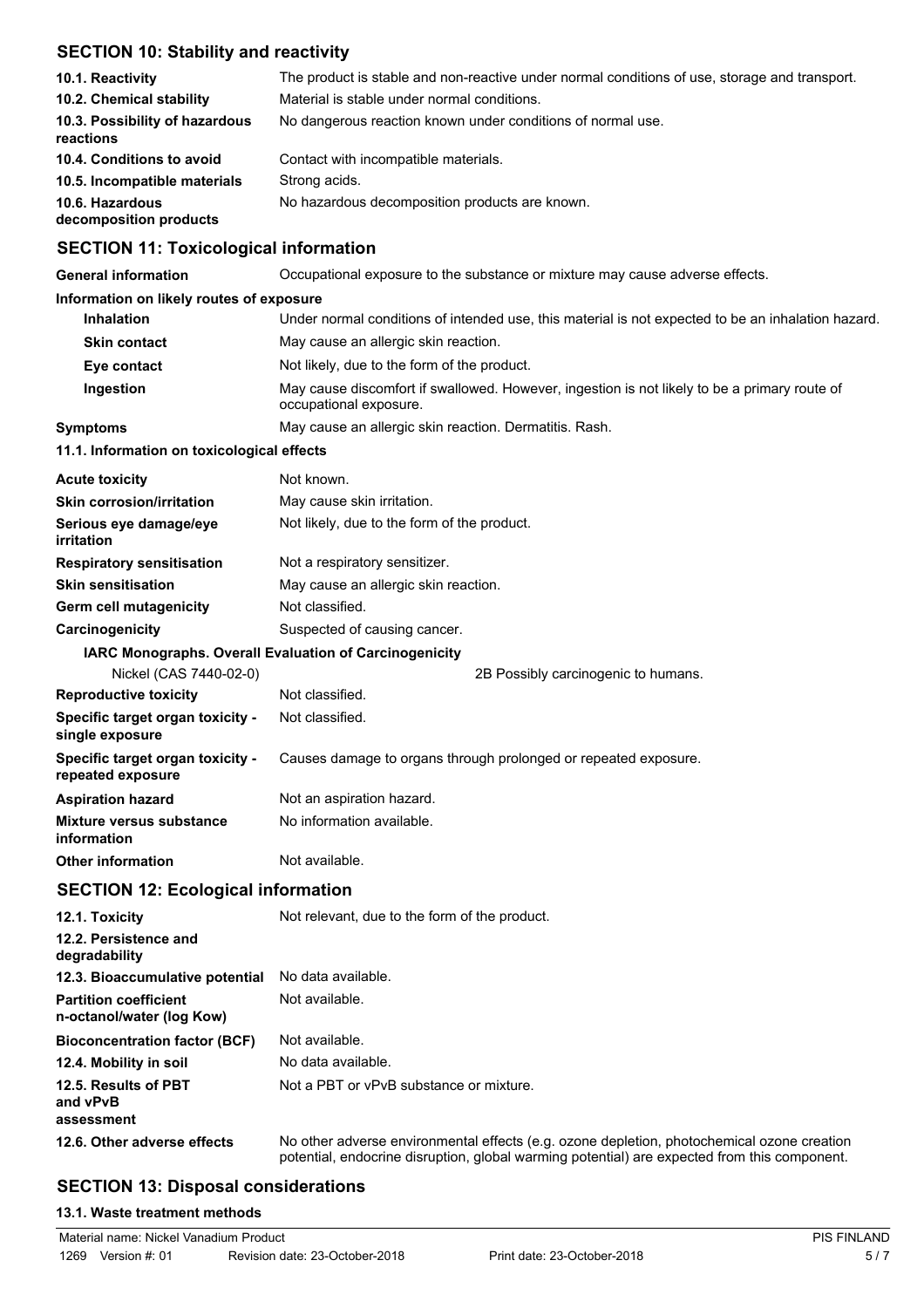| <b>Residual waste</b>         | Dispose of in accordance with local regulations. Empty containers or liners may retain some<br>product residues. This material and its container must be disposed of in a safe manner (see:<br>Disposal instructions). |
|-------------------------------|------------------------------------------------------------------------------------------------------------------------------------------------------------------------------------------------------------------------|
| <b>Contaminated packaging</b> | Since emptied containers may retain product residue, follow label warnings even after container is<br>emptied. Empty containers should be taken to an approved waste handling site for recycling or<br>disposal.       |
| EU waste code                 | The Waste code should be assigned in discussion between the user, the producer and the waste<br>disposal company.                                                                                                      |
| Disposal methods/information  | Collect and reclaim or dispose in sealed containers at licensed waste disposal site. Dispose of<br>contents/container in accordance with local/regional/national/international regulations.                            |
| <b>Special precautions</b>    | Dispose in accordance with all applicable regulations.                                                                                                                                                                 |

# **SECTION 14: Transport information**

### **ADR**

14.1. - 14.6.: Not regulated as dangerous goods.

**RID** 14.1. - 14.6.: Not regulated as dangerous goods.

## **ADN**

14.1. - 14.6.: Not regulated as dangerous goods.

# **IATA**

14.1. - 14.6.: Not regulated as dangerous goods.

## **IMDG**

14.1. - 14.6.: Not regulated as dangerous goods.

# **SECTION 15: Regulatory information**

**15.1. Safety, health and environmental regulations/legislation specific for the substance or mixture**

### **EU regulations**

**Regulation (EC) No. 1005/2009 on substances that deplete the ozone layer, Annex I and II, as amended** Not listed.

**Regulation (EC) No. 850/2004 On persistent organic pollutants, Annex I as amended**

Not listed.

**Regulation (EU) No. 649/2012 concerning the export and import of dangerous chemicals, Annex I, Part 1 as amended** Not listed.

**Regulation (EU) No. 649/2012 concerning the export and import of dangerous chemicals, Annex I, Part 2 as amended** Not listed.

**Regulation (EU) No. 649/2012 concerning the export and import of dangerous chemicals, Annex I, Part 3 as amended** Not listed.

**Regulation (EU) No. 649/2012 concerning the export and import of dangerous chemicals, Annex V as amended** Not listed.

**Regulation (EC) No. 166/2006 Annex II Pollutant Release and Transfer Registry, as amended**

## Nickel (CAS 7440-02-0)

**Regulation (EC) No. 1907/2006, REACH Article 59(10) Candidate List as currently published by ECHA** Not listed.

## **Authorisations**

**Regulation (EC) No. 1907/2006, REACH Annex XIV Substances subject to authorization, as amended** Not listed.

## **Restrictions on use**

**Regulation (EC) No. 1907/2006, REACH Annex XVII Substances subject to restriction on marketing and use as amended** Nickel (CAS 7440-02-0)

**Directive 2004/37/EC: on the protection of workers from the risks related to exposure to carcinogens and mutagens at work, as amended.**

Not listed.

## **Other EU regulations**

**Directive 2012/18/EU on major accident hazards involving dangerous substances, as amended**

Not listed.

| <b>National regulations</b>         | Follow national regulation for work with chemical agents. Young people under 18 years old are not<br>allowed to work with this product according to EU Directive 94/33/EC on the protection of young<br>people at work, as amended. |
|-------------------------------------|-------------------------------------------------------------------------------------------------------------------------------------------------------------------------------------------------------------------------------------|
| 15.2. Chemical safety<br>assessment | No Chemical Safety Assessment has been carried out.                                                                                                                                                                                 |